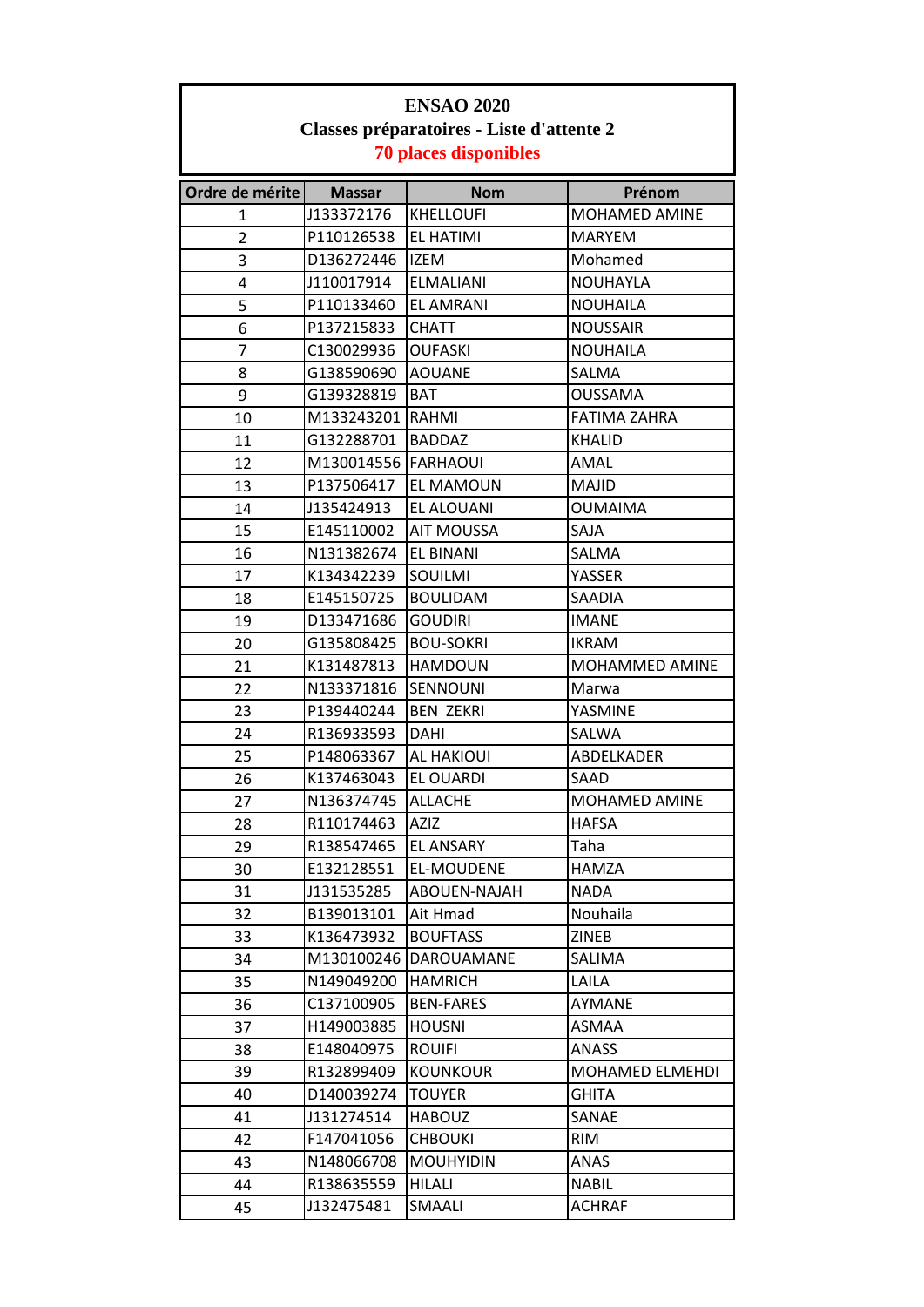| <b>ENSAO 2020</b>                                                         |                                       |                         |                  |  |  |
|---------------------------------------------------------------------------|---------------------------------------|-------------------------|------------------|--|--|
| Classes préparatoires - Liste d'attente 2<br><b>70 places disponibles</b> |                                       |                         |                  |  |  |
| Ordre de mérite                                                           | <b>Nom</b><br>Prénom<br><b>Massar</b> |                         |                  |  |  |
| 46                                                                        | M130421069 SLIMANI                    |                         | MANAL            |  |  |
| 47                                                                        | R136347353                            | <b>BACHIRI</b>          | JAWAD            |  |  |
| 48                                                                        |                                       | M134399092 ALAOUI-MRANI | <b>ICHRAQ</b>    |  |  |
| 49                                                                        | R138870941                            | <b>AYACHE</b>           | SALMA            |  |  |
| 50                                                                        | F140035505                            | <b>AMANE</b>            | <b>ISSLAME</b>   |  |  |
| 51                                                                        | R138289053                            | <b>SABIR</b>            | ZAKARIA          |  |  |
| 52                                                                        | P120086292                            | <b>EL ATTAR</b>         | ABDELHAQ         |  |  |
| 53                                                                        | R134336937                            | <b>MANAF</b>            | <b>OUMAIMA</b>   |  |  |
| 54                                                                        | F146011738                            | <b>MOUNAFI</b>          | <b>ASMA</b>      |  |  |
| 55                                                                        | R131786485                            | <b>OUNAIM</b>           | <b>IKRAM</b>     |  |  |
| 56                                                                        | J132222169                            | Sayad                   | Malak            |  |  |
| 57                                                                        | P110131157                            | Ouahbi                  | inass            |  |  |
| 58                                                                        | R135502578                            | <b>BOUKAMAR</b>         | <b>OTHMANE</b>   |  |  |
| 59                                                                        | G139637404                            | <b>ZIZOUARI</b>         | <b>HOUDA</b>     |  |  |
| 60                                                                        | H133110683                            | <b>ROTBI</b>            | HIBATALLAH       |  |  |
| 61                                                                        | P146009488                            | <b>EL-ALLAGHI</b>       | <b>NAJOUA</b>    |  |  |
| 62                                                                        | E136063953                            | <b>EL YAGOUBI</b>       | LAMYAE           |  |  |
| 63                                                                        | G139424668                            | KHALO?R                 | SAID             |  |  |
| 64                                                                        | R130053325                            | saidy                   | nihal            |  |  |
| 65                                                                        | J133215120                            | <b>TABACH</b>           | <b>IMAD</b>      |  |  |
| 66                                                                        | H110082505                            | <b>KHARBACH</b>         | <b>AMINE</b>     |  |  |
| 67                                                                        | R120060554                            | <b>EL MOUDEN</b>        | Hamza            |  |  |
| 68                                                                        | R135287858                            | SAYAH                   | <b>ANOUAR</b>    |  |  |
| 69                                                                        | K137477084                            | <b>ELKADIRI</b>         | <b>BILAL</b>     |  |  |
| 70                                                                        | M135150043                            | <b>BOUTAIB</b>          | <b>AISSAM</b>    |  |  |
| 71                                                                        | P131334506                            | <b>CHENTOUF</b>         | <b>ISMAIL</b>    |  |  |
| 72                                                                        |                                       | M133414068 AQACHQACH    | HAYAT            |  |  |
| 73                                                                        | G130714752                            | <b>JEL MERZOUKI</b>     | <b>ELYAZID</b>   |  |  |
| 74                                                                        | H133193408                            | <b>AZAOUM</b>           | <b>AYOUB</b>     |  |  |
| 75                                                                        | M120081933                            | <b>EL-HOUARI</b>        | HAJAR            |  |  |
| 76                                                                        | D130057657                            | <b>BEL FEDIL</b>        | ABDERRAHMAN      |  |  |
| 77                                                                        | M136218368 MOUSSAOUI                  |                         | ZAKARIYA         |  |  |
| 78                                                                        | J141009282                            | Hafid Alaoui            | Wissal           |  |  |
| 79                                                                        | P110134648                            | <b>KAMMAH</b>           | DOAE             |  |  |
| 80                                                                        | R141064786                            | RABHI                   | <b>BOUTHAYNA</b> |  |  |
| 81                                                                        | N143055372                            | <b>EL HAMCHI</b>        | <b>KENZA</b>     |  |  |
| 82                                                                        | R135373094                            | <b>NOUJOUM</b>          | SALAH-EDDINE     |  |  |
| 83                                                                        | R137457520                            | <b>LOTFI</b>            | <b>HAJAR</b>     |  |  |
| 84                                                                        | M133375273                            | BOUJNANE                | AYOUB            |  |  |
| 85                                                                        | N139319953                            | ALAOUI MHAMMEDI         | KAWTHAR          |  |  |
| 86                                                                        | N130024654                            | EL BOURAKADI            | <b>IMAD</b>      |  |  |
| 87                                                                        | N131303090                            | Drif                    | Adnane           |  |  |
| 88                                                                        | G144001642                            | <b>EL ADNANI</b>        | <b>WISSAL</b>    |  |  |
| 89                                                                        | F137049487                            | BADI                    | SALMA            |  |  |
| 90                                                                        | J137244333                            | <b>BOUCHOUATA</b>       | SARA             |  |  |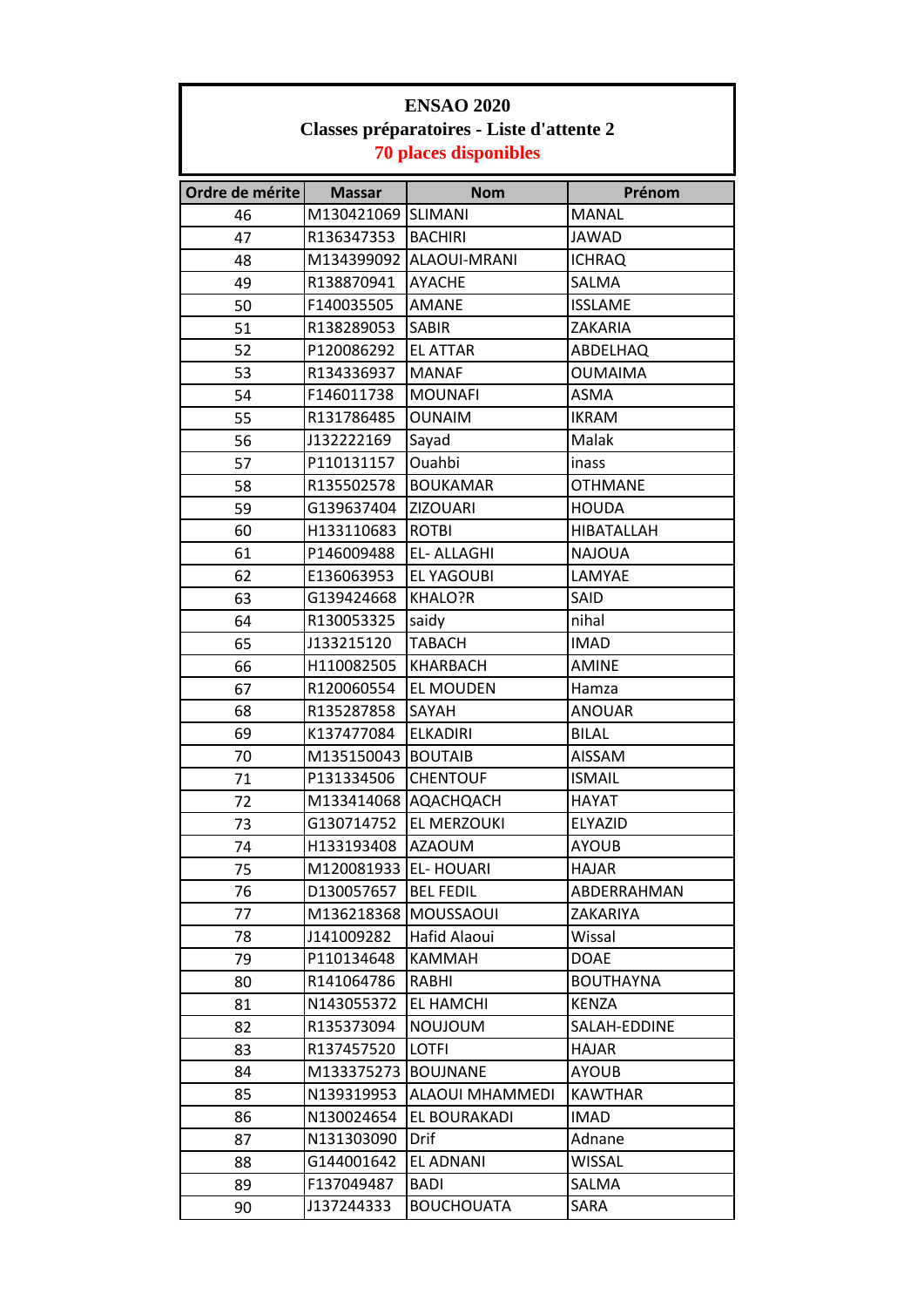| <b>ENSAO 2020</b><br>Classes préparatoires - Liste d'attente 2 |                     |                         |                      |  |
|----------------------------------------------------------------|---------------------|-------------------------|----------------------|--|
|                                                                |                     |                         |                      |  |
| Ordre de mérite                                                | <b>Massar</b>       | <b>Nom</b>              | Prénom               |  |
| 91                                                             | J110071287          | <b>SOURI</b>            | Mohammed             |  |
| 92                                                             | E145142107          | <b>HANNOUR</b>          | Anas                 |  |
| 93                                                             | G133305278          | <b>BOUNAOUARA</b>       | <b>EL MEHDI</b>      |  |
| 94                                                             | P139447172          | ARAB                    | <b>INSAF</b>         |  |
| 95                                                             | R140021690          | <b>HAMMI</b>            | <b>DIKRA</b>         |  |
| 96                                                             | N130375763          | <b>FILALI</b>           | YASSIR               |  |
| 97                                                             | J135433040          | <b>BELAHCEN</b>         | ABDELHAK             |  |
| 98                                                             | P120009927          | <b>EL KAHAN</b>         | <b>DOUAE</b>         |  |
| 99                                                             | L137022500          | SADIKI                  | <b>INASSE</b>        |  |
| 100                                                            | N149070822          | <b>BOUZIANE</b>         | <b>MAROUANE</b>      |  |
| 101                                                            | J143000576          | <b>ZHAD</b>             | Salma                |  |
| 102                                                            | D136804311          | Icheha                  | Hajar                |  |
| 103                                                            | M137149235          | Ouhessaine              | khadija              |  |
| 104                                                            | R130940852          | Mhani                   | <b>Mohamed Amine</b> |  |
| 105                                                            | L120011855          | Ahjaou                  | Hiba                 |  |
| 106                                                            | D131453629          | <b>BEN HASSOUN</b>      | <b>HOUDA</b>         |  |
| 107                                                            | R110095143          | <b>OUARHA</b>           | SANAE                |  |
| 108                                                            | D141060200          | AMENKOUR                | Fatima               |  |
| 109                                                            | J139104781          | <b>LAMGHARI IDRISSI</b> | Abdessamad           |  |
| 110                                                            | R142002514          | <b>EL MAHBOUB</b>       | <b>HAMZA</b>         |  |
| 111                                                            | P145074143          | <b>ELHAOUASS</b>        | CHAIMAE              |  |
| 112                                                            | R135842179          | <b>KHARBOUCHE</b>       | <b>ILHAME</b>        |  |
| 113                                                            | J143007535          | <b>ELANSARI</b>         | Issam                |  |
| 114                                                            | G135336900          | <b>OULACHGUAR</b>       | <b>ILYAS</b>         |  |
| 115                                                            | R136766429          | <b>HANAFI</b>           | <b>RIHAB</b>         |  |
| 116                                                            | K148037956          | <b>ELRHILANI</b>        | AYMAN                |  |
| 117                                                            | P134292611          | <b>ERROUBIO</b>         | ABDELILAH            |  |
| 118                                                            | S130321637          | <b>INOUSS</b>           | <b>IMANE</b>         |  |
| 119                                                            | L134372459          | ait taâmout             | ilias                |  |
| 120                                                            | M130235198 ZIZ      |                         | <b>ASMAE</b>         |  |
| 121                                                            | D141059827          | <b>BOUABDE</b>          | EL MEHDI             |  |
| 122                                                            | K139508588          | EL HATTABI              | SOUAD                |  |
| 123                                                            | J148030278          | <b>BRITEL</b>           | <b>ILYASS</b>        |  |
| 124                                                            | P146040751          | <b>MOUSSAIF</b>         | <b>WIDAD</b>         |  |
| 125                                                            | N131020956          | <b>EL OUAFI</b>         | <b>FATIMA ZAHRAE</b> |  |
| 126                                                            | N137364076          | <b>CHAIB</b>            | GHITA                |  |
| 127                                                            | G137492267          | LARHRIB                 | FATIMA EZZAHRA       |  |
| 128                                                            | J130372039          | <b>BELLACHHEB</b>       | AMINE                |  |
| 129                                                            | M134534474 LAABOUDI |                         | LAMIAE               |  |
| 130                                                            | G136009415          | <b>BEN TALEB</b>        | <b>LOTFI</b>         |  |
| 131                                                            | P120060585          | <b>EL Filali</b>        | OUIAME               |  |
| 132                                                            | G130226233          | <b>AGOSSIF</b>          | LAMIA                |  |
| 133                                                            | R137473234          | <b>KORICHA</b>          | CHAIMAA              |  |
| 134                                                            | D134424295          | EL-AOUADY               | Sana                 |  |
| 135                                                            | P135488100          | <b>ASRIH</b>            | SAAD                 |  |

Г

ī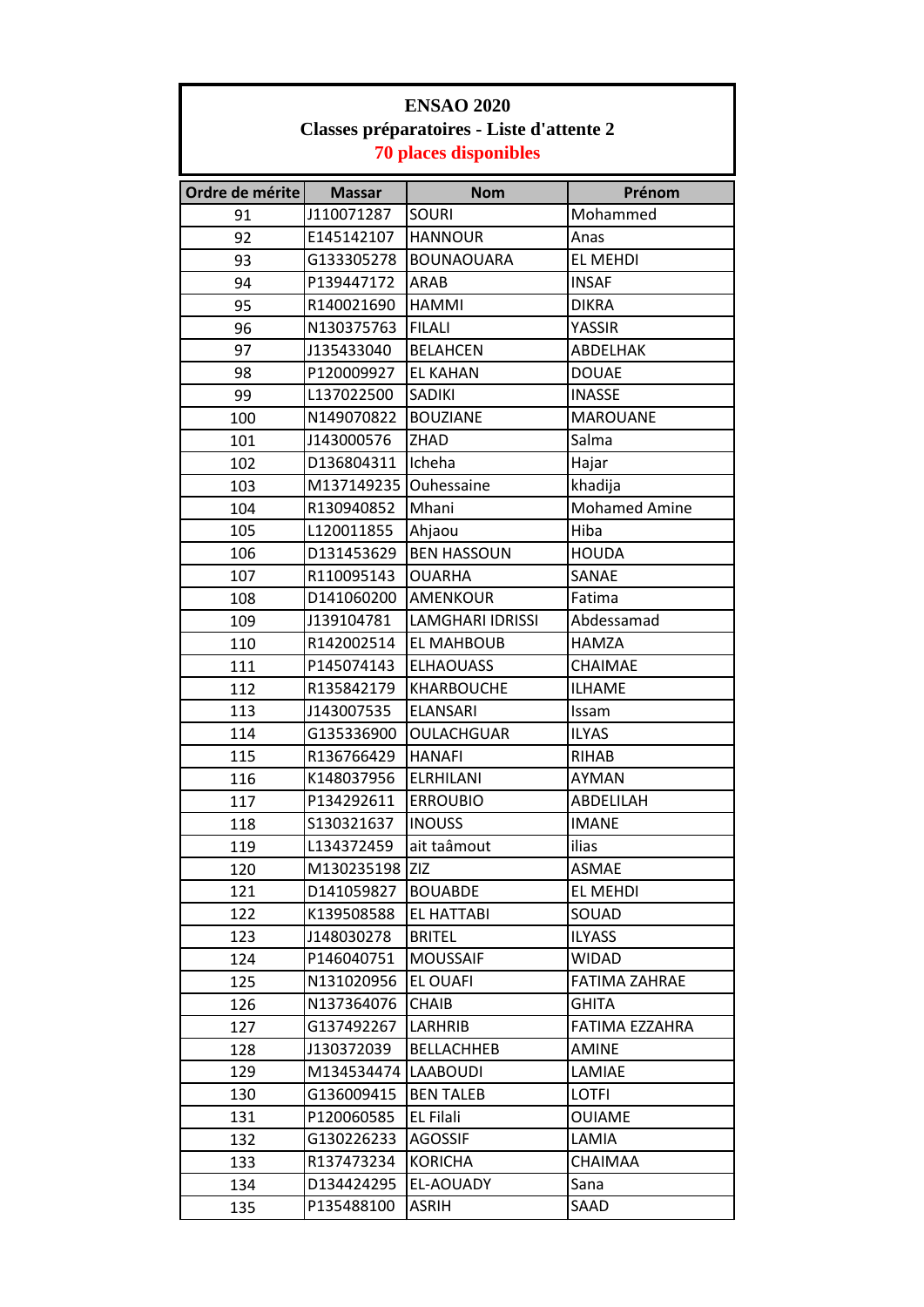| <b>ENSAO 2020</b>                         |                              |                                     |                        |  |
|-------------------------------------------|------------------------------|-------------------------------------|------------------------|--|
| Classes préparatoires - Liste d'attente 2 |                              |                                     |                        |  |
|                                           | <b>70 places disponibles</b> |                                     |                        |  |
|                                           | <b>Massar</b>                | <b>Nom</b>                          | Prénom                 |  |
| Ordre de mérite                           | J138096587                   | <b>ERRGOUAI</b>                     | <b>OUMAYMA</b>         |  |
| 136<br>137                                | M120073023 allaoui           |                                     | salma                  |  |
| 138                                       | F138364249                   | EL-MIR                              | <b>FATIMAEZZAHRA</b>   |  |
| 139                                       | G139016150                   | BAYAALBAN                           | Soukaina               |  |
| 140                                       | D133715138                   | <b>DAKHAMA</b>                      | Mohamed                |  |
| 141                                       | M135257140 EL AKHAL          |                                     | <b>MAROUA</b>          |  |
| 142                                       | N138374703                   | <b>SIJELMASSI IDRISSI</b>           | MOHAMMED               |  |
| 143                                       | M132468312 El Azzouzi        |                                     | souhail                |  |
| 144                                       | R130760821                   | <b>DOUAM</b>                        | Hamza                  |  |
| 145                                       | D132222252                   | <b>EL BOUGHABI</b>                  | SAAD                   |  |
|                                           | R120060583                   | <b>ROUANE</b>                       | <b>NOURE</b>           |  |
| 146                                       |                              |                                     |                        |  |
| 147<br>148                                | G133328567<br>R130100072     | <b>AIT MOUNA</b><br><b>KASMI</b>    | YOUSSEF<br><b>NADA</b> |  |
|                                           | P138484816                   |                                     |                        |  |
| 149                                       | H142034342                   | AULAD BEN HARDON<br><b>BOURFISS</b> | <b>OUMAIMA</b>         |  |
| 150                                       |                              |                                     | <b>KHADIJA</b>         |  |
| 151                                       | J146062416                   | <b>MANSOUR</b>                      | <b>FATIMA ZAHRA</b>    |  |
| 152                                       | R131877770                   | <b>AIT IHYA</b>                     | HAMZA                  |  |
| 153                                       | K130048764                   | <b>MOTASSIM</b>                     | <b>HAMZA</b>           |  |
| 154                                       | R130289056                   | <b>ECH-CHKAF</b>                    | <b>HADIL</b>           |  |
| 155                                       | K149026954                   | <b>ABOUZAHIR</b>                    | <b>HIBA</b>            |  |
| 156                                       | M132317944                   | <b>OUARIKEN</b>                     | CHAHID                 |  |
| 157                                       | J145039773                   | taabat                              | yassine                |  |
| 158                                       | E147148101                   | Haimoud                             | SaLma                  |  |
| 159                                       | A135021474                   | <b>MAHDAD</b>                       | LATIFA                 |  |
| 160                                       | R130914661                   | zaouya                              | Hasna                  |  |
| 161                                       | L132345338                   | <b>BOUKDIR</b>                      | SOUKAINA               |  |
| 162                                       | R130255947                   | EL AJIMI                            | SALAHEDDINE            |  |
| 163                                       | R134483949                   | Hakaoui                             | Hanane                 |  |
| 164                                       | R134483960                   | Elaiassi                            | Aya                    |  |
| 165                                       | S138201679                   | <b>DABOUJI</b>                      | <b>NISRINE</b>         |  |
| 166                                       | K136310832                   | <b>FAHER</b>                        | ABDERRAHMANE           |  |
| 167                                       | M133494670                   | <b>BENAKKA</b>                      | chaimae                |  |
| 168                                       | C137092135                   | <b>SKIHIL</b>                       | <b>EL HOUSSINE</b>     |  |
| 169                                       | M130038970                   | <b>ALAZZOUZI</b>                    | HAITAM                 |  |
| 170                                       | F138152492                   | <b>KHALIL</b>                       | OSSAMA                 |  |
| 171                                       | E100124793                   | <b>CHEKHAR</b>                      | CHAIMAE                |  |
| 172                                       | N120054562                   | <b>EL MASTOUR</b>                   | OUSSAMA                |  |
| 173                                       | R136337405                   | SALIM EL QALB                       | Abla                   |  |
| 174                                       | M132365237                   | <b>MOUAQ</b>                        | ASMAE                  |  |
| 175                                       | N139299287                   | <b>BOUMAZZOURHT</b>                 | MERYEM                 |  |
| 176                                       | F142075333                   | <b>BITI</b>                         | AYMANE                 |  |
| 177                                       | P139037919                   | EL YAMLAHI                          | <b>AICHA</b>           |  |
| 178                                       | D135536458                   | <b>BOUTARA</b>                      | AMAL                   |  |
| 179                                       | G136577340                   | ABDELBAKI                           | MOHAMED                |  |
| 180                                       | A130004961                   | TAHRAOUI                            | ZAKARIA                |  |

Г

٦